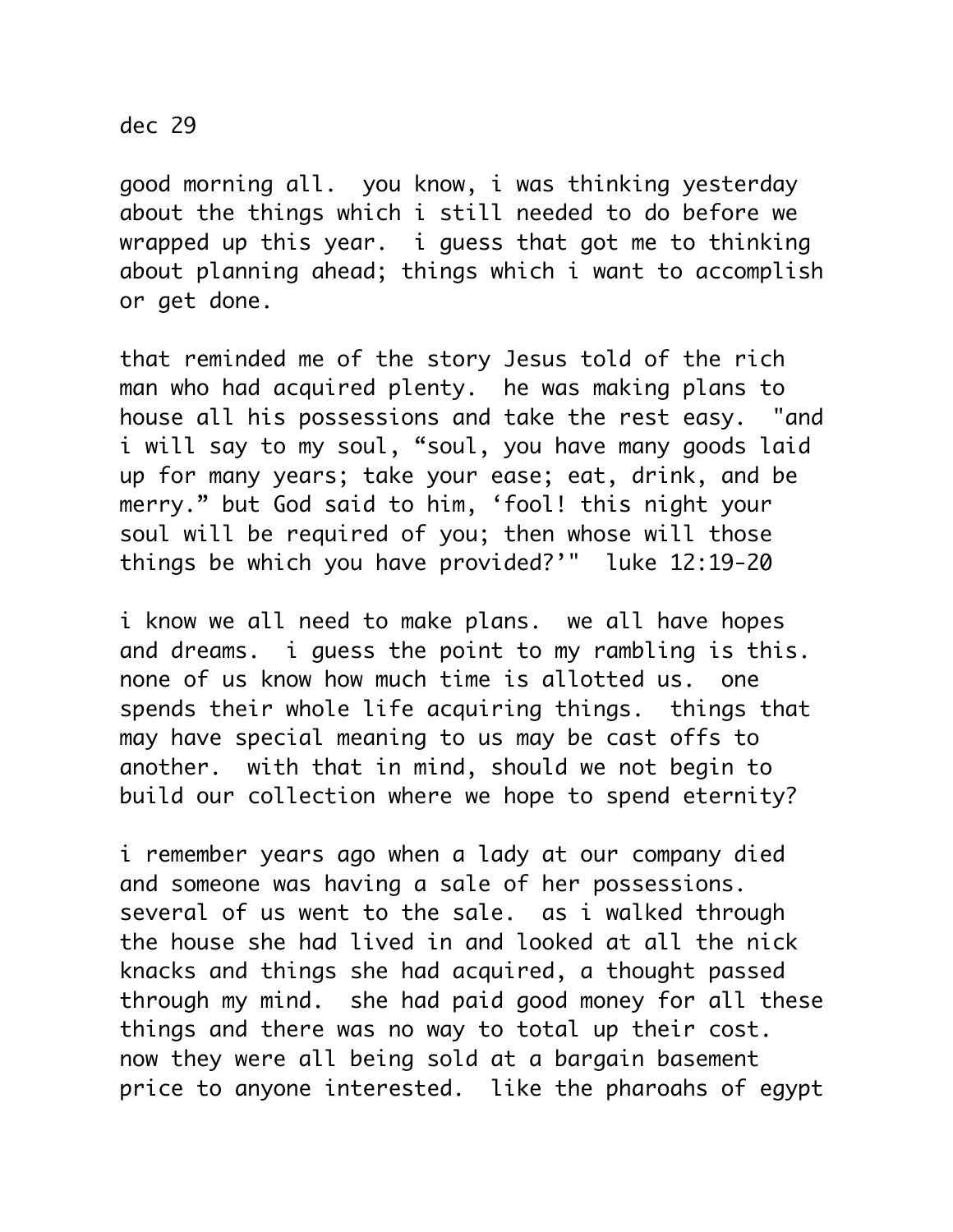who thought to take their possessions with them, hers too were now being plundered. i could not buy anything.

we all spend our life acquiring things. perhaps some needful and some just desired. should we not begin to acquire as Jesus taught us? "do not lay up for yourselves treasures on earth, where moth and rust destroy and where thieves break in and steal; but lay up for yourselves treasures in heaven, where neither moth nor rust destroys and where thieves do not break in and steal." matt 6:19-20

how do we build up our treasure in heaven? surely it begins by letting our heart reside there first. it is then our Lord will have access to our heart and implant in it His desires. what do you hear Him whisper? speak a word to this one who is hurting. offer hope to another. and to another your time is required. perhaps you may be able to aid someone financial. just let those deeds be done in secret.

"take heed that you do not do your charitable deeds before men, to be seen by them. otherwise you have no reward from your Father in heaven. therefore, when you do a charitable deed, do not sound a trumpet before you as the hypocrites do in the synagogues and in the streets, that they may have glory from men. assuredly, I say to you, they have their reward. but when you do a charitable deed, do not let your left hand know what your right hand is doing, that your charitable deed may be in secret; and your Father who sees in secret will Himself reward you openly." matt 6:1-4